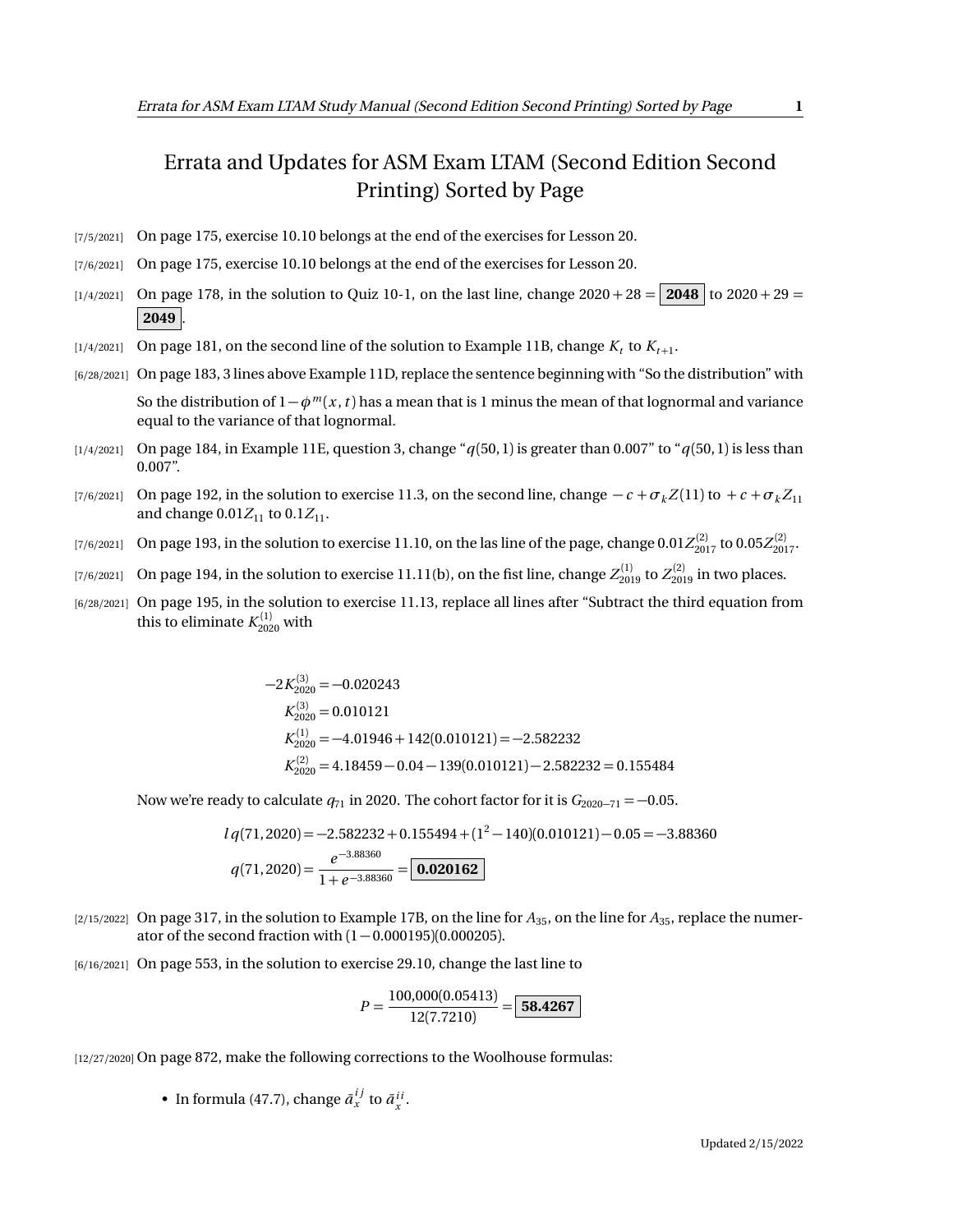- In formula (47.9), change  $\bar{a}_x^{ij}$  to  $\bar{a}_x^{ii}$ .
- In formula (47.11), delete the plus sign after the minus sign.
- $[12/27/2020]$  On page 873, fix equations  $(47.7)$ ,  $(47.9)$ , and  $(47.11)$  as indicated in the errata for page 872. Also, delete the second line under Two-term Woolhouse formulas, and on the first line, change the equation number (47.12) to (47.6).
- [7/2/2021] On pages 890-891, make the following corrections to the solution to exercise 47.18:
	- On the last line of page 890, change  $\bar{a}_{40}^{11}$  to  $\bar{a}_x^{11}$ .
	- On the third line of page 891, delete  $\bar{a}^{11}_{40+t}$  from both integrals.
	- On the seventh line of page 891, change  $e^1$  to  $e^{-1}$ .
- $_{[7/2/2021]}$   $\,$  On page 892, in the solution to exercise 47.22, on the last line, change  $_{5}V^{(1)}$  to  $_{10}V^{(1)}.$
- [7/7/2021] On page 892, in the solution to exercise 47.25, on the first two displayed lines, change  $p_{x+t}^{03}$  and  $p_{x+t}^{13}$  to  $p_{x+5}^{03}$  and  $p_{x+5}^{13}$  respectively.
- [7/4/2021] On page 893, in the solution to exercise 47.28, on the fifth through seventh lines, the (12) in the subscripts should be moved to the superscripts; change  $\ddot{a}_{[12]55}^{01}$  to  $\ddot{a}_{55}^{(12)01}$ ,  $\ddot{a}_{05}^{01}$  and  $\ddot{a}_{[12]65}^{11}$  to  $\ddot{a}_{65}^{(12)11}$ .
- [7/7/2021] On page 911, exercise 48.3 is defective and should be skipped. It is inappropriate to use the claim acceleration method on annuities. It should only be used for insurance benefits, benefits paid upon a transition.
- [7/7/2021] On page 916, in exercise 48.12, the benefit of 20,000 at the end of the year of death from chronical illness is in lieu of the 100,000 death benefit paid if one dies from a healthy state. (This is an unusual accelerated death benefit).
- [7/7/2021] On page 921, exercise 48.23 is defective and should be skipped. The solution is incorrect, since it does not distinguish between an insurance that pays upon transition to state 3 regardless of the starting state of the transition and an insurance that pays upon transition to state 3 only if the transition starts in states 0 or 1.
- [7/7/2021] On page 925, in the solution to exercise 48.6, on the seventh and eight linea, add "d*t* before the first equal sign on each line.
- $(7/4/2021]$  On page 926, in the solution to exercise 48.11, on the second line, change  $(D\bar{A})^{13}_{\underline{x};\overline{10}|}$  to  $(D\bar{A})^{13}_{50+t;\overline{10}|}$ . Make the same change on line 6, and on lines 6–9, change all nine *t* s to *u*s. On line 7, add "d*u*" at the end of the line.
- $\begin{bmatrix}10/7/2021\end{bmatrix}$  On page 1093, on the last line of the page, change  $\frac{a}{2}$  $\frac{a}{2b}$  to  $\frac{b}{2a}$  $\frac{1}{2a}$ . Accordingly, the last two lines can be combined into one line:

$$
\frac{b}{2a} \qquad b \le \min(a, n)
$$

- [3/9/2021] On page 1116, in the solution to exercise 59.6, on the third line, change  $\mu_{x+t:y+t}^{01}$  to  $\mu_{x+t:y+t}^{02}$ .
- [10/7/2021] On page 1154, 3 lines from the bottom of the page, change the second "insurance" to "insurances". On the next line, change 148.936 to 14,893.6 and 130,435 to 13,043,5. On the last line, change the final answer 5,151.89 to 4,495.84.
- [3/15/2021] On page 1324, replace the solution to exercise 71.28 with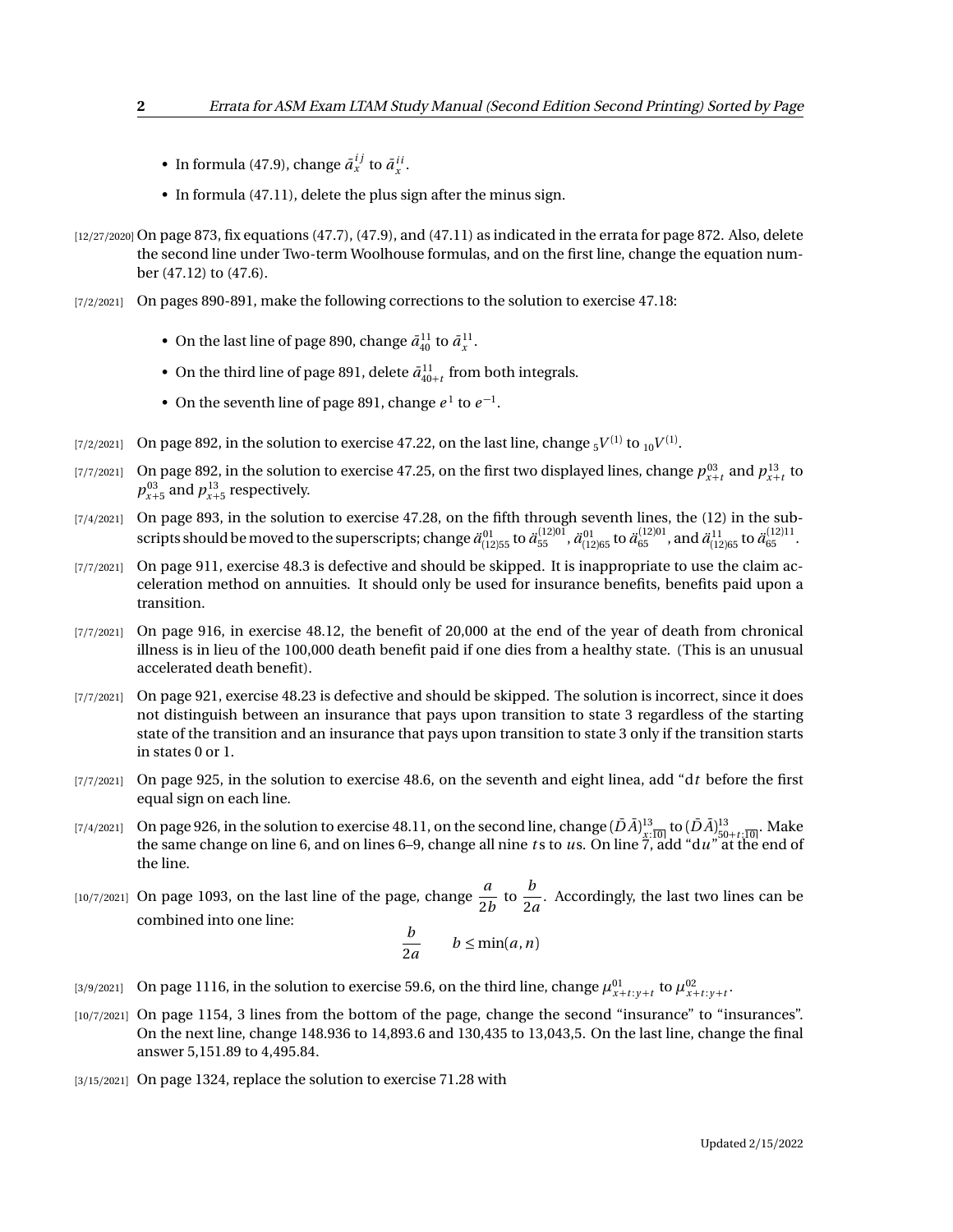The amount of time in state 0 is 1 apiece for the 8 policyholders who didn't transition, 0.7 for the first transitioner, and  $0.2 + (0.6 - 0.3) = 0.5$  for the second transitioner, a total of  $8(1) + 0.7 + 0.5 = 9.2$ . In addition, the disabled policyholder who becomes healthy at time 0.4 spends 0.6 in state 0. So total exposure for state 0 is 9.8. There are three transitions to state 1; the two transitions of the second transitioner count as 2, not as 1. The estimate of  $Var(\hat{\mu}^{01})$  is 3/9.8<sup>2</sup>, and the square root of that ond transitioner count<br>is  $\sqrt{3}/9.8 = 0.176740$ .

 $[9/18/2021]$  On page 1608, in the solution to question 2(b), change 174,349.35 to 177,686.10 on the last two lines, once apiece on each line. In the solution to question 2(c), on the last line, change 174,349.35 to 177,686.10 and change 11,325.02 to 11,450.14.

[12/16/2020] On page 1890, the solution to 1(a)(ii) is incorrect. The correct solution is

By equation (25.7), Woolhouse's formula (first two terms only)

$$
\ddot{a}_{45}^{(12)} = \ddot{a}_{45} - \frac{11}{24} = 14.4893 - \frac{11}{24} = 14.03097
$$

Multiplying this by the annual amount of 48,000, we find that the APV of the monthly annuity-due is **673,486** .

[12/16/2020] On page 1893, 3 lines from the end of the page, 0.38424 should be 0.34824. As a result, the solutions to 4(c), 4(d), and 4(e) are incorrect. The correct solutions are

(c) [**Lesson 60**] The EPV of benefits is

 $100,000(2A_{50}-A_{50:50})=100,000(2(0.18931)-0.24669)=13,193$ 

The EPV of 1 unit of premium per year is  $\ddot{a}_{\overline{50:50}}$  minus  $\ddot{a}_{\overline{50:50:20|}} - \ddot{a}_{\overline{50:50}}^{(2)}$  $\frac{(2)}{50:50:20}$ 

$$
\ddot{a}_{\overline{50:50}} = 2\ddot{a}_{50} - \ddot{a}_{50:50} = 2(17.0245) - 15.8195 = 18.2295
$$

From part (b), the item to subtract is  $2(0.25)(1 -_{20}E_{50}) - 0.25(1 -_{20}E_{50:50})$ :

$$
2(0.25)(1-0.34824)-0.25(1-0.32177)=0.1563\\
$$

So the EPV of 1 unit of premium per year is 18.2295 − 0.1563 = 18.0732. The gross premium is

$$
G = \frac{13,193}{0.9(18.07321) - 0.7} = \boxed{\textbf{847.56}}
$$

(d) [**Lesson 60**]

(i)

$$
{}_{20}V = 100,000A_{\overline{70:70}} - 0.9G\ddot{a}_{\overline{70:70}}
$$

$$
A_{\overline{70:70}} = 2(0.42818) - 0.52488 = 0.33148
$$

$$
\ddot{a}_{\overline{70:70}} = 2(12.0083) - 9.9774 = 14.0392
$$

 $\ddot{a}_{\overline{70:70}}$  may also be computed using  $\ddot{a}_{\overline{70:70}} = \frac{1-A_{\overline{70:70}}}{d}$ 

<sup>20</sup>*V* = 33,148 − 0.9(847.56)(14.0392) = **22,439**

(ii)

$$
{}_{20}V = 100,000A_{70} - 0.9G \ddot{a}_{70}
$$
  
= 42,818 - 0.9(847.56)(12.0083) = 33,658